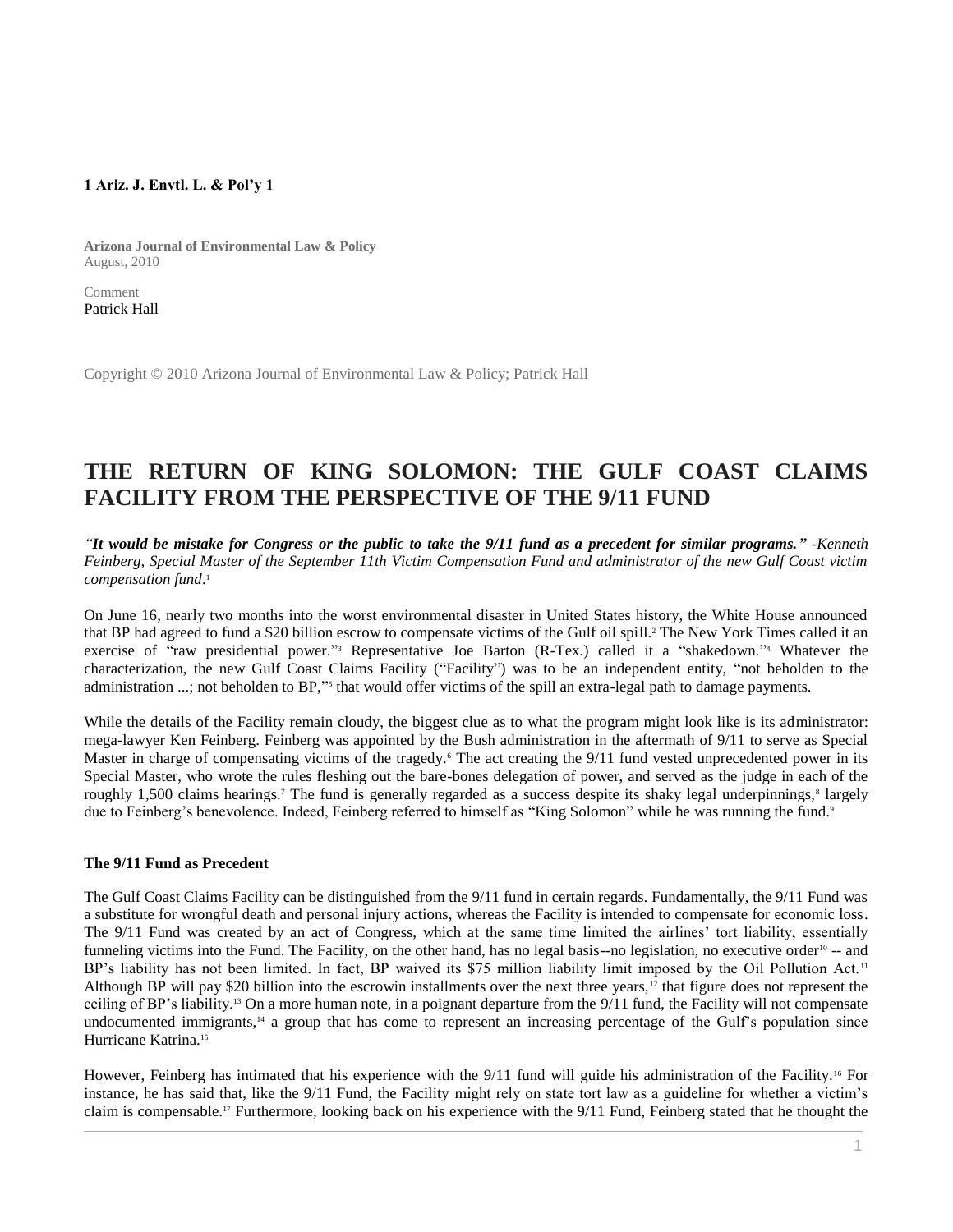model could be improved by making individual claims more standardized.<sup>18</sup> Similarly, Feinberg has suggested that under the Facility, "maybe we ought to cluster all the oyster claims, all the fisherman claims, all the tourism claims, come up with a common methodology." <sup>19</sup> Although Feinberg is "convinced that the civil justice system is an important force for promoting safe standards of conduct and individual responsibility,"<sup>20</sup> he is vociferously encouraging victims to use the Facility rather than litigating,<sup>21</sup> much as he did with the  $9/11$  Fund (calling litigation a "loser's game.")<sup>22</sup> He recently opined that "you are crazy if you don't participate [in the Facility]." 23

The Gulf Coast Claims Facility is not the 9/11 Fund, but there is a sense of déjà vu--an unimaginable national disaster of mass proportion, and a concomitant flight from tort. Hopefully Feinberg's sense of benevolence will remain a constant. Indeed, a great value of the Fund was the way it represented a national response to individuals' devastating losses. Robert Rabin, speaking of the 9/11 Fund, noted that "[n]either the American public nor its political leaders would have rested easily with the spectacle of the surviving families engaged in a lengthy and emotionally draining pursuit of recovery in tort, giving the overwhelming sympathy for their plight." <sup>24</sup> The Facility, likewise, may serve an important role in giving the victims of the spill a path to recovery less fraught with pitfalls than a traditional legal route.

## **An Alternative to Tort**

The Facility will almost certainly be superior to the tort system in terms of efficiency. Feinberg has said that the Facility will capitalize on BP's existing compensation infrastructure,<sup>25</sup> and therefore be able to provide expedited emergency payments that would be unimaginable in the lethargic court system. Furthermore, Feinberg hopes to be able to pay out long-term claims within 30-45 days. Notably, the Facility, if properly administered, could reduce the need for victims to obtain counsel on contingency. This could mean more money ultimately ends up in victims' pockets. The Facility will also spare state and Federal courts the substantial administrative burden of innumerable lawsuits.

As a critic of the 9/11 Fund concluded, "Both procedurally and economically, the Fund is the superior option."<sup>26</sup> Perhaps the same will hold true for the Facility.

## **The Facility: A Boon to BP?**

Although the Facility has certain perceived advantages over tort, will it be able to effectuate one of the basic principles of tort: behavioral correction? Notably, BP investors gave a "tepid huzzah" when the facility was announced, suggested by a bump in BP's stock price.<sup>27</sup> Tracing the blips of a stock ticker is ordinarily a futile exercise, but it is almost certain that BP acted out of self-interest in entering into the Facility agreement. BP is the world's fourth largest company.<sup>28</sup> It is unlikely that any amount of "raw presidential power" would lead it to make a decision totally contrary to the best interests of its shareholders.

One way in which the Facility might benefit BP is by reducing negative media coverage. This could explain, in part, BP's voluntary commitment to the Facility--it has been pointed out that the Facility might earn BP goodwill.<sup>29</sup> However, the possibility of protecting BP's image (or what remains of it) may be a necessary evil of creating a potentially superior compensation system. Defendants rarely look good when they are proven negligent and forced to pay damages, or when they are clearly culpable but avoid liability due to the inherently unpredictable nature of the legal system. One might argue that BP shouldn't be allowed to escape the prospect of public shame by voluntarily making a lump payment; however, the grief that the Facility might save victims could well be worth it.

The Facility could benefit BP immensely if it eliminates the collateral source rule. The collateral source rule states that evidence of a victim's third-party financial assistance--such as insurance and charitable contributions--cannot be introduced to reduce damages awards. Congress proscribed the rule in establishing the 9/11 fund, though Feinberg displayed dexterity in interpreting the enabling legislation to get around the prohibition.<sup>30</sup> The collateral source rule is criticized for purportedly allowing victims a "double recovery"--that is, the defendant will compensate the plaintiff for losses that are already paid for by insurance, or potentially in this case, federal relief payments. Efficiency hawks hail this as a way of reducing overall, big-picture costs, and given the financial enormity of this catastrophe, there will certainly be pressure on Feinberg to defy his demonstrated inclinations toward the rule.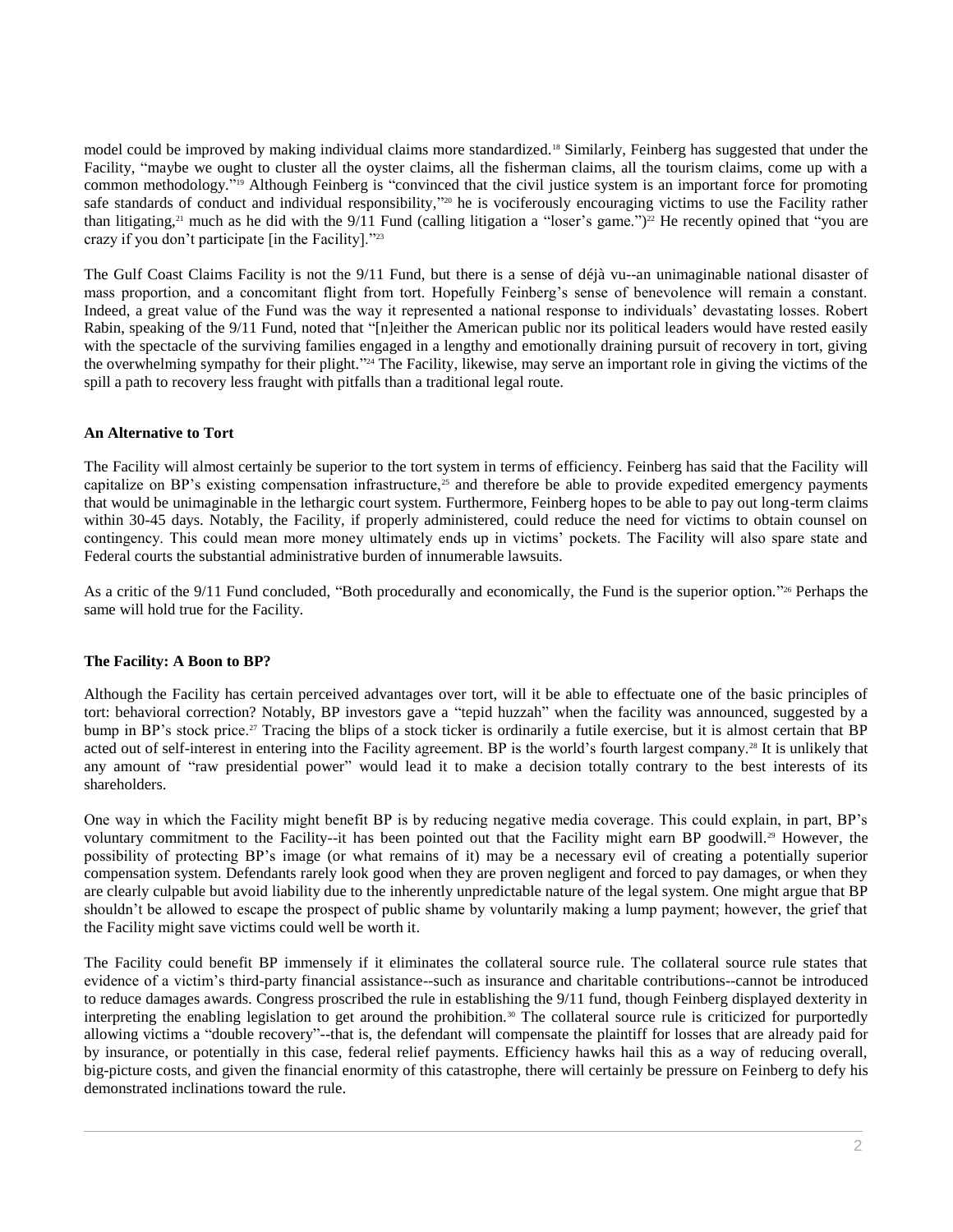Despite its perceived benefits, eliminating the collateral source rule will defeat the tort function of optimal deterrence. BP should have to incur all costs of the spill. The legal system, for the most part, favors the risk of overcompensation to the victim over the certainty of letting the defendant off the hook because of the victim's financial prudence. At any rate, this problem of "double recovery" is for the most part mitigated by subrogation, wherein plaintiffs have to repay their insurers to the extent they receive damages for insured losses. If the Facility fails to take into account the significance of the collateral source rule in its search for fairness and efficiency, it will be a failure in terms of incentivizing potential future polluters to adequately invest in accident prevention.

#### **So Where Does the Facility Leave Us?**

Bankruptcy, in a symbolic sense, would be an appropriate ending for BP; however, it is in everyone's interest that the company continues to generate revenue. As Congress acknowledged when it limited the airlines' liability and created the 9/11 Fund, it is difficult to pursue legal claims against a bankrupt company. Some have predicted that BP will go bankrupt nonetheless,<sup>31</sup> but Feinberg has declared that bankruptcy is "not an option."<sup>32</sup> It is unclear how the Facility could prevent BP's bankruptcy--BP's liability remains uncapped, victims may pursue traditional legal avenues, and the company faces record criminal fines--but the deftness with which King Solomon operated the 9/11 Fund suggests at least that BP will not go bankrupt on account of the Facility.

The Gulf Coast Claims Facility is an important and powerful new entity that will substantially affect the lives of millions for years to come. Aside from victim compensation, for the Facility to be truly successful, it must simulate one of the critical functions of tort: behavioral correction. The \$20 billion down payment should send a strong signal to other polluters that they must increase investment in safeguards, but ultimately, corporations make decisions based on financial calculations, not out of fear. If the Facility sets a precedent for relieving environmental marauders of full liability, it will not achieve optimal deterrence, and thus potentially open the door for future environmental disasters. To the extent the Gulf Coast Claims Facility shares similarities with the 9/11 Fund--most notably, its benevolent dictator--we can only hope that it attains the same level of success.

#### Footnotes

- <sup>1</sup> Kenneth R. Feinberg, What is Life Worth 178 (2005).
- <sup>2</sup> Statement by the President After Meeting with BP Executives, White House Office of the Press Secretary (June 16, 2010, 2:25 PM), http:// www.whitehouse.gov/the-press-office/statement-president-after-meeting-with-bp-executives.
- <sup>3</sup> David E. Sanger, In Week of Tests, Obama Reasserts His Authority, N.Y. Times (June 25, 2010), http:// www.nytimes.com/2010/06/26/us/politics/26assess.html.
- 4 Jake Sherman, "Shakedown" Remark Causes Uproar, Politico (June 17, 2010, 10:26 AM), http://www.politico.com/news/stories/0610/38665.html.
- <sup>5</sup> Meet the Press Transcript for June 20, 2010, MSNBC (last updated July 7, 2010, 2:35 PM), http://www.msnbc.msn.com/id/37787941/ns/meet the press-transcripts/.
- <sup>6</sup> More recently, Feinberg was appointed by the Obama administration as the Special Master for TARP Executive Compensation (the "pay czar"). Interim Final Rule on TARP Standards for Compensation and Corporate Governance, U.S. Dept. of Treasury Press Room (June 10, 2009), http:// ustreas.gov/press/releases/tg165.htm.
- <sup>7</sup> Lee Michael Katz, What I've Learned: Kenneth Feinberg, Washingtonian (March 1, 2008), http://www.washingtonian.com/articles/people/6731.html.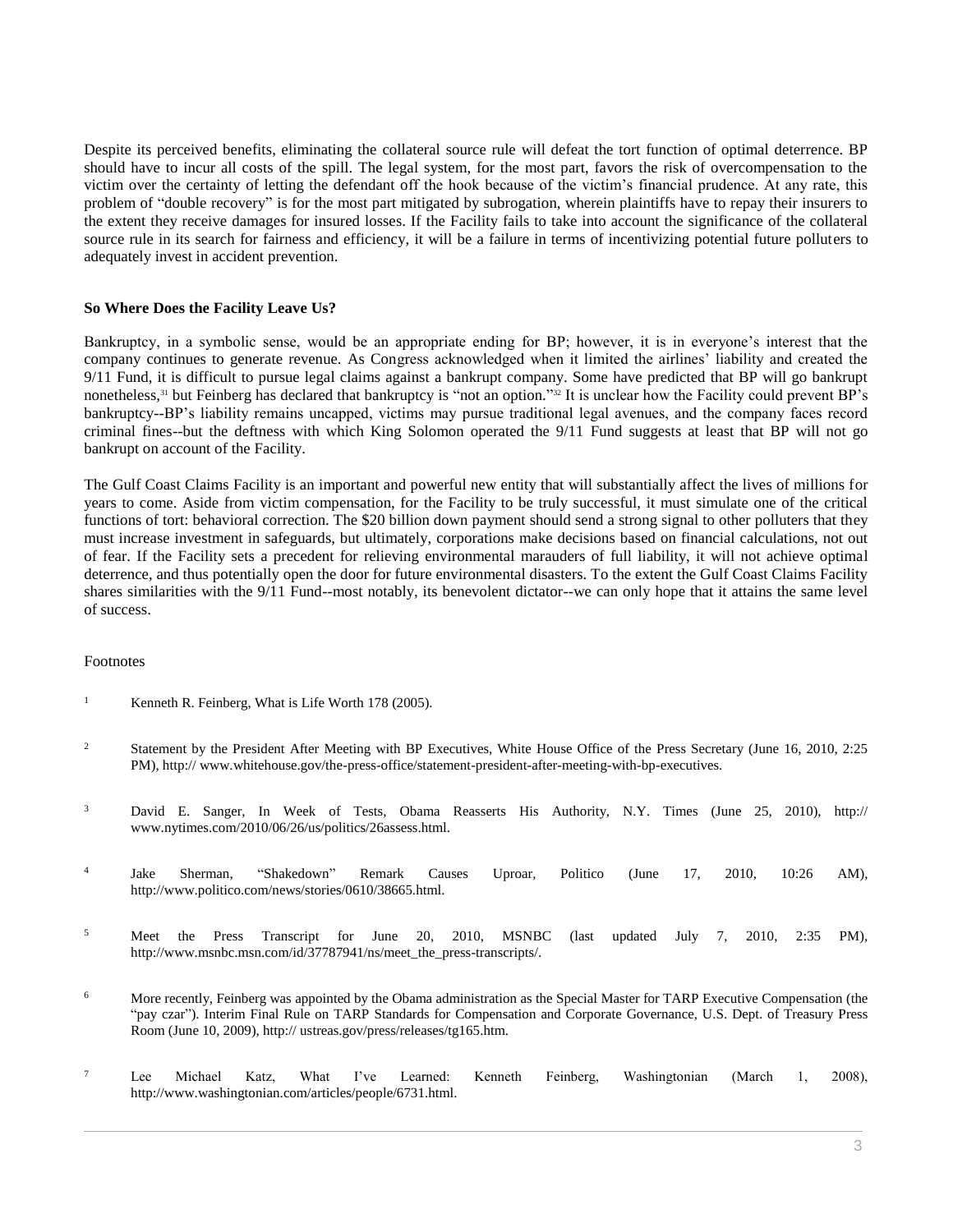- <sup>8</sup> Elizabeth Berkowitz, The Problematic Role of the Special Master: Undermining the Legitimacy of the September 11th Victim [Compensation Fund, 24 Yale L. & Pol'y Rev. 1, 1 \(Winter 2006\).](http://www.westlaw.com/Link/Document/FullText?findType=Y&serNum=0307494386&pubNum=0001293&originatingDoc=Ic08a3aca8c0f11e498db8b09b4f043e0&refType=LR&originationContext=document&vr=3.0&rs=cblt1.0&transitionType=DocumentItem&contextData=(sc.Search))
- 9 [Id. at 4.](http://www.westlaw.com/Link/Document/FullText?findType=Y&serNum=0307494386&pubNum=0001293&originatingDoc=Ic08a3aca8c0f11e498db8b09b4f043e0&refType=LR&fi=co_pp_sp_1293_4&originationContext=document&vr=3.0&rs=cblt1.0&transitionType=DocumentItem&contextData=(sc.Search)#co_pp_sp_1293_4)
- <sup>10</sup> Neil King Jr., Feinberg Ramps Up \$20 Billion Compensation Fund, Wall St. J. (June 21, 2010), http:// online.wsj.com/article/SB10001424052748704256304575321072301455? KEYWORDS=bp+compensation+fund.
- 11 [33 U.S.C. § 2704 \(2006\).](http://www.westlaw.com/Link/Document/FullText?findType=L&pubNum=1000546&cite=33USCAS2704&originatingDoc=Ic08a3aca8c0f11e498db8b09b4f043e0&refType=LQ&originationContext=document&vr=3.0&rs=cblt1.0&transitionType=DocumentItem&contextData=(sc.Search))
- <sup>12</sup> Jad Mouawad, BP Tries to Reassure Shareholders, N.Y. Times (July 7, 2010), http://www.nytimes.com/2010/07/08/business/global/08bp.html?ref=gulf\_of\_ mexico\_2010.
- 13 Jackie Calmes & Helene Cooper, BP Suspends Dividend to Help Pay for Spill Claims, N.Y. Times (last updated June 16, 2010,  $4:20$  PM), http:// dealbook.blogs.nytimes.com/2010/06/16/bp-suspends-dividend-to-help-pay-for-spill-claims/?scp=3&sq=obama%20bp%C20annou nces%C2020%C20billion%20fund&st=cse.
- <sup>14</sup> Anna Fifield & Stephanie Kirchgaessner, Illegal immigrants to lose out on BP claims, Fin. Times (last updated June 28, 2010, 18:24), http:// www.ft.com/cms/s/0/49546128-82d9-11df-b7ad-00144feabdc0.html.
- <sup>15</sup> Katharine Donato & Shirin Hakimzadeh, The Changing Face of the Gulf Coast: Immigration to Louisiana, Mississippi, and Alabama (Jan. 2006), http:// www.migrationinformation.org/usfocus/display.cfm?ID=368.
- <sup>16</sup> Kenneth R. Feinberg, Testimony of Kenneth R. Feinberg, House Small Bus. Comm. (June 30, 2010), http://www.house.gov/smbiz/hearings/hearing-06-30-10-gulf-recovery/Feinberg.pdf.
- <sup>17</sup> Id.
- <sup>18</sup> FEINBERG, supra note 1.
- <sup>19</sup> MSNBC, supra note 5.
- <sup>20</sup> In fact, under the  $9/11$  Fund, the Special Master's determinations were appealable to an administrative court. Kenneth Feinberg, [The Building Blocks of Successful Victim Compensation Programs, 20 Ohio St. J. on Disp. Resol. 273, 275 \(2005\).](http://www.westlaw.com/Link/Document/FullText?findType=Y&serNum=0304093026&pubNum=0001494&originatingDoc=Ic08a3aca8c0f11e498db8b09b4f043e0&refType=LR&fi=co_pp_sp_1494_275&originationContext=document&vr=3.0&rs=cblt1.0&transitionType=DocumentItem&contextData=(sc.Search)#co_pp_sp_1494_275) Likewise, awards under the Facility will be appealable to a three-judge panel. Nathan Koppel, Parsing BP's \$20B Compensation Fund, Wall St. J. Law Blog (June 17, 2010, 11:15 AM), http:// blogs.wsj.com/law/2010/06/17/parsing-bps-20b-compensation-fund/? KEYWORDS=bp+compensation+fund
- $21$  John Schwartz, For Kenneth Feinberg, More Delicate Diplomacy, N.Y. Times (July 16, 2010), http://www.nytimes.com/2010/07/17/us/17feinberg.html?\_r=1&scp=1&sq=feinberg&st=cse.
- <sup>22</sup> Roger M. Williams, A Conversation with Kenneth Feinberg: In Solomon's Footsteps, Found. News & Comment. (Sept.-Oct. 2002), http:// www.foundationnews.org/CME/article.cfm?ID=2214.
- <sup>23</sup> Schwartz, supra note 24.